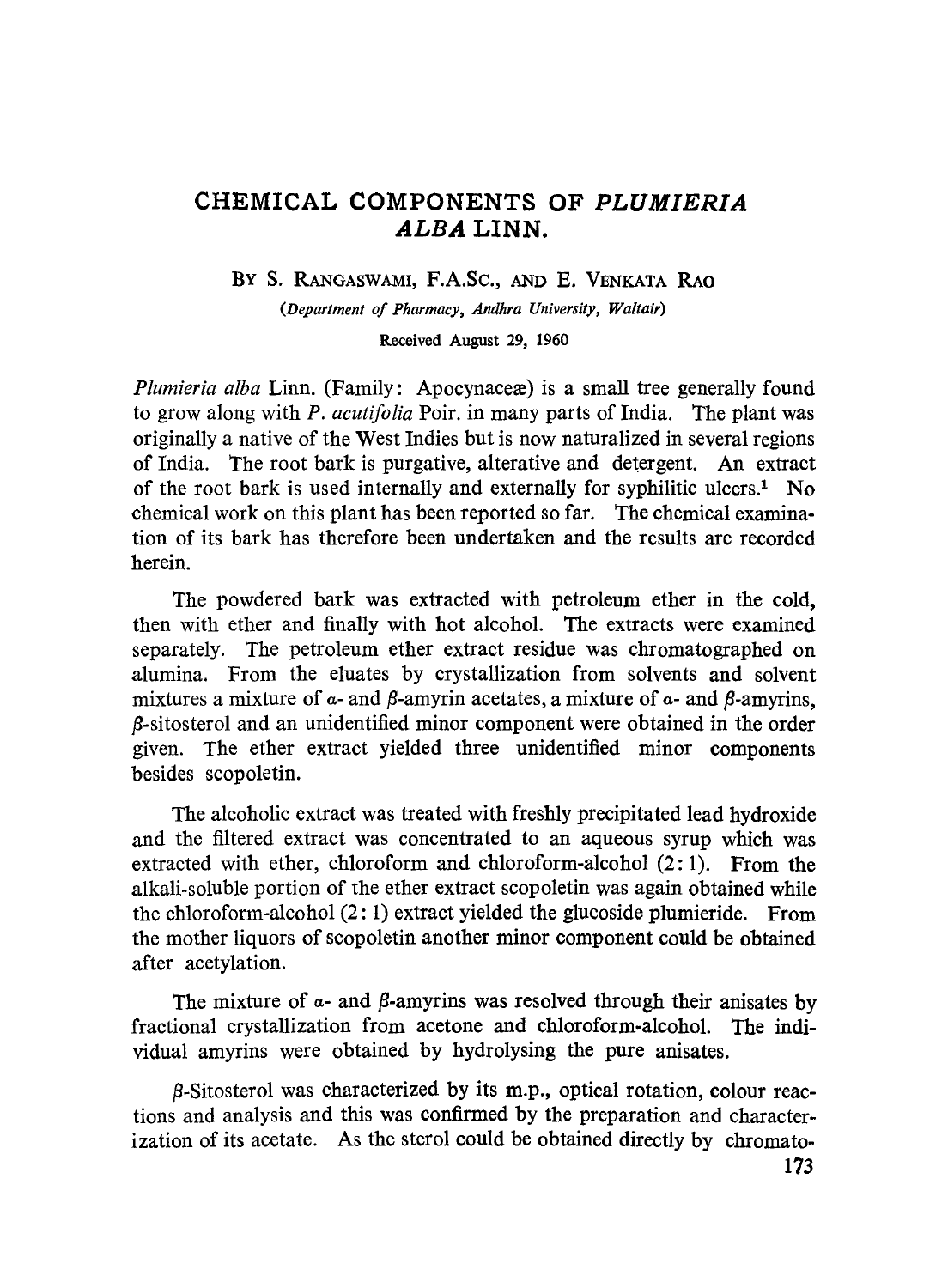graphy of the petroleum ether extract it is evidently present in the bark as the free sterol and not as its ester.

Scopoletin was identified by its m.p., fluorescence in alkaline and alcoholic solution, ferric colour and analysis. This was confirmed by the preparation and characterization of its methyl ether. Further the mixed m.p. between the original compound and authentic scopoletin was found to be undepressed. Scopoletin and its glucoside, scopolin (fabiatrin, murrayin) have been isolated from a number of species of flowering plants belonging to the families, Solanaceæ, Gramineæ, Rosaceæ, Rutaceæ, Loganiaceæ, Convolvulaceæ, Compositæ and Apocynaceæ.

Plumieride was characterized by its physical and chemical properties and by a direct comparison (mixed m.p. and colour reactions) with authentic plumieride obtained from the bark of *P. acutifolia* Poir. <sup>2</sup> Plumieride (originally called agoniadin) was first isolated by Peckolt<sup>3</sup> from the bark of *Plumieria lancifolia* and subsequently by a number of workers<sup>4-7</sup> from the bark of *P. acutifolia.* Its constitution including stereochemistry has been elucidated by Schmid and coworkers.<sup>7-8</sup>

#### **EXPERIMENTAL**

The bark was collected from trees growing round about the Andhra University campus in Waltair.

The powdered bark (2 kg.) was extracted with petroleum ether  $(3 \times 51)$ in the cold. The petroleum ether-free marc was extracted with ether  $(3 \times 4)$ . The ether-free marc was extracted with 90% alcohol by refluxing it with the solvent  $(2 \times 5)$  in a boiling water-bath for 4 hours each time. After these extractions the marc was no more bitter and was discarded.

## EXAMINATION OF THE PETROLEUM ETHER EXTRACT

The semi-solid residue (58 g.) obtained by distillation of the solvent was chromatographed by dissolving in petroleum ether (300 ml.), pouring over a 300 g. column of alumina and eluting with 600 ml. portions of solvents and solvent mixtures. The results of the chromatography are briefly summarised in Table I.

*Fractions 1 and 2.*-The semi-solid residue  $(45.8 g.)$  slowly deposited crystalline rosettes. It proved difficult to separate the crystals as any solvent added to dissolve the matrix dissolved the crystals also. The mixture was repeatedly extracted with hot 80% alcohol. From the alcoholic extracts a colourless powder, m.p. 200-10 $^{\circ}$  (softening at 170-80 $^{\circ}$ ), separated. It was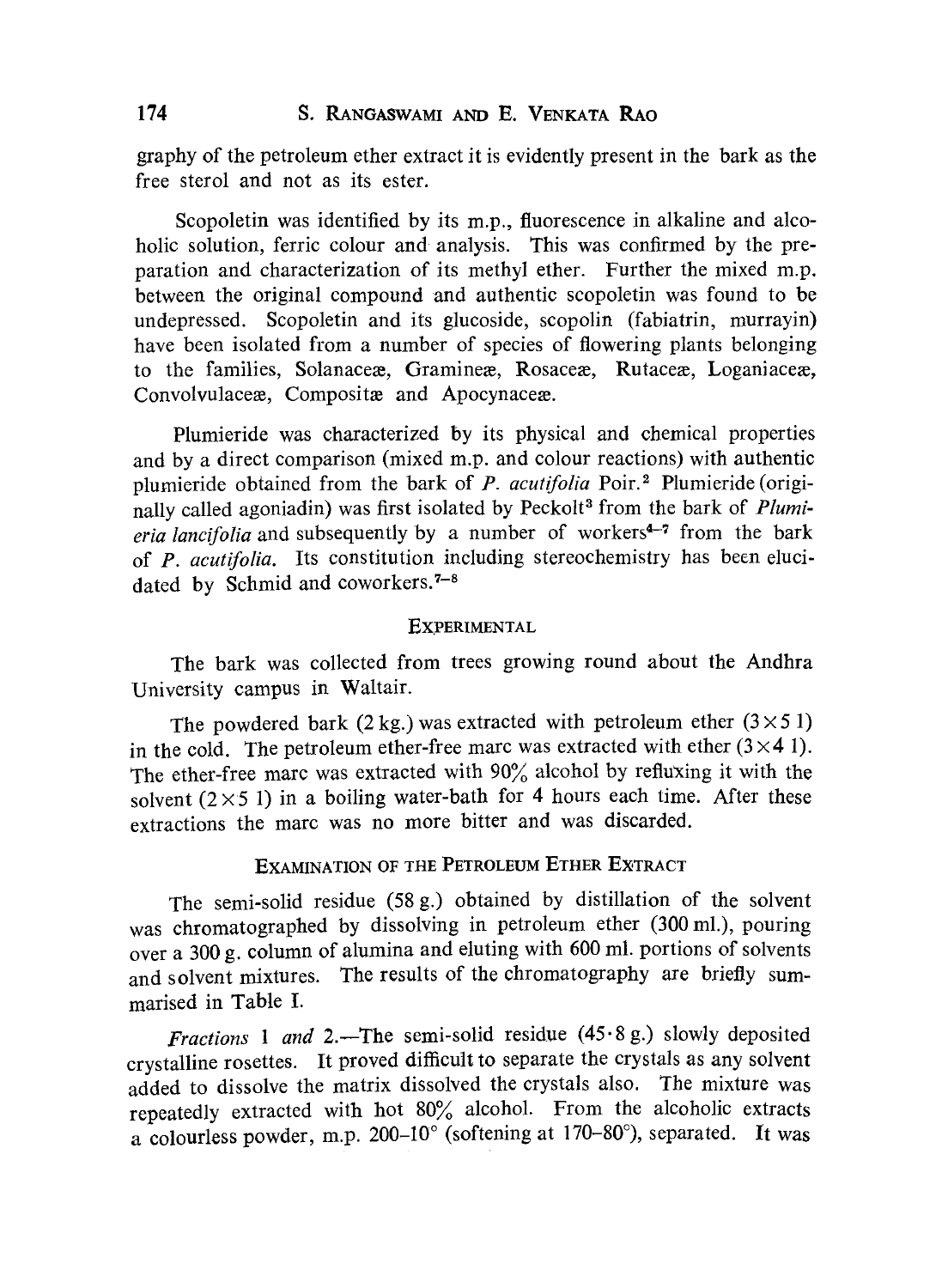| Fraction<br>No | Eluate                                                       | Weight of<br>residue<br>g. | Substance<br>obtained | M.p.<br>after one<br>crystallization           |
|----------------|--------------------------------------------------------------|----------------------------|-----------------------|------------------------------------------------|
| $1 - 2$        | Petroleum ether                                              | 45.8                       | Amyrin acetate        | $170-80^\circ$<br>(softening)<br>$200 - 210$ ° |
| $3 - 5$        | Petroleum ether-<br>Benzene $(9:1)$ ,<br>$(3:1)$ and $(1:1)$ | 6.02                       | Amyrin mixture        | $172 - 180^{\circ}$                            |
| 6              | Benzene                                                      | 0.78                       | $\beta$ -sitosterol   | $136 - 38^{\circ}$                             |
| 7              | Benzene-Chf $(19:1)$                                         | 0.08                       | Amorphous             |                                                |
| 8              | Benzene-Chf $(9;1)$                                          | 0.34                       | Minor component 1     | $208 - 10^{\circ}$                             |
| $9 - 10$       | Benzene-Chf $(3:1)$ and<br>(1:1)                             | 1.52                       | Amorphous             |                                                |
| 11             | Chleroform                                                   | 0.05                       | Amorphous             |                                                |

TABLE I

twice crystallized from alcohol and once from ethyl acetate when fine colourless needles of amyrin acetate, m.p. 195° (softening) 210-15° were obtained  $(0.3 g.)$ . The m.p. could not be improved by further crystallizations. The substance gave triterpenoid colour reactions.

 $[a]_p^{29} = +78.1^\circ \pm 3^\circ (c = 1.012 \text{ in benzene}).$ 

[Found: C, 82.4; H, 11.8; -COCH<sub>3</sub>, 8.6%. C<sub>32</sub>H<sub>52</sub>O<sub>2</sub> (amyrin acetate)<sup>5</sup> requires C, 82.0; H, 11.2;  $-COCH<sub>3</sub>(1)$ , 9.2%.]

That the substance was an acetate was further qualitatively confirmed by hydrolysing it with alcoholic potash, acidifying with dilute sulphuric acid and distilling the mixture. The distillate gave with lanthanum nitrate reagent<sup>9</sup> a blue colour characteristic of acetic acid.

*a-J3-Amyrin mixture from the mixed acetate. —The* large quantity of mother liquors of amyrin acetate  $(44.9 g)$ , was saponified with N/2 benzenealcoholic potash and the amyrin  $(18.3 g)$  obtained from the unsaponifiable matter was crystallized from alcohol when colourless needles, m.p. 175-82°, were obtained. The substance gave positive Libermann-Burchard and Salkowski reactions.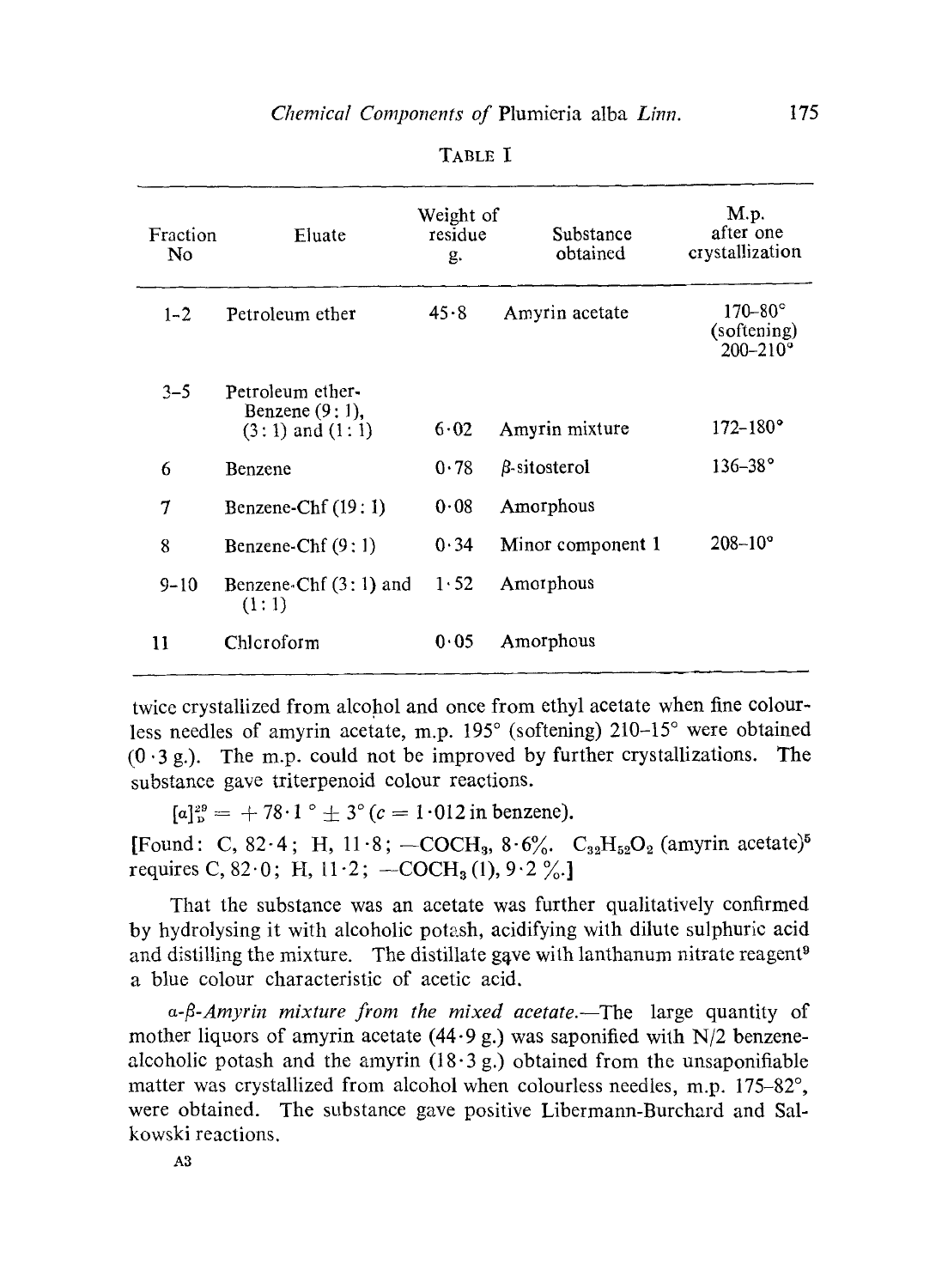$[a]_p^{30} = +93.7^\circ \pm 3^\circ$  (c = 1.104 in benzene). [Found: C, 84.1; H, 11.4%.  $C_{30}H_{50}O$  (amyrin) requires C,  $84.5$ ; H,  $11.8\%$ .

*Preparation of anisate.*—Amyrin (3.3 g.) obtained in the above experiment was anisoylated with absolute pyridine (30 ml.) and freshly distilled anisoyl chloride (3 ml.). The crude anisate  $(4.2 g)$  sintered at  $160^\circ$  and melted at 180-90°. It was chromatographed over 120 g. of alumina employing 400 ml. proportions of solvents and solvent mixtures for elution. No chromatographic fraction was completely pure. On repeated fractional crystallizations from acetone, each was resolved into two to three crops. The most soluble crop from each eluate gave  $\alpha$ -amyrin anisate (total 2.9 g.), needles from chloroform-alcohol, m.p. 192-94°,  $[a]_p^{29} = +101.6^\circ \pm 2^\circ$  $(c = 1.215 \text{ in benzene}).$  [Found: C, 81.8; H, 10.6; -OCH<sub>3</sub>, 5.3%.  $C_{38}H_{56}O_3$  (amryin anisate) requires C, 81.4; H, 10.1;  $-OCH_3$  (1),  $5.5\%$ .

The crops melting in the range of 210-18°, obtained in the above fractionations, were all mixed and fractionally crystallized from acetone, rejecting the more soluble portions at each stage. After repeated recrystallizations in this manner, a fraction melting at  $248-50^{\circ}$  was obtained  $(0.6 \text{ g.})$  which corresponded to  $\beta$ -amyrin anisate in its properties.  $a_{\rm p}^{31} = +95.7^{\circ} \pm 2^{\circ}$  $(c = 1.213$  in benzene). [Found: C, 82.0; H, 10.3; -OCH<sub>3</sub>, 6.0%.  $C_{38}H_{56}O_3$  (amyrin anisate) requires C, 81.4; H, 10.1;  $-OCH_3$  (1),  $5.5\%$ .

*a-Amyrin from its anisate. —a-Amyrin* anisate (1 g.) (obtained as above) was saponified with benzene-alcoholic potash. The solvents were removed under reduced pressure and the residue diluted with water when a solid separated out. It was filtered, washed with water, dried and twice crystallized from alcohol when colourless needles, m.p. 182-84°, were obtained (yield: 0.71 g.).  $[a]_p^{29} = +89.8^\circ \pm 2^\circ$  (c = 1.026 in benzene). [Found: C, 84.2; H,  $12.0\%$ .  $C_{30}H_{50}O$  (amyrin) requires C, 84.5; H,  $11.8\%$ . The aqueous filtrate after acidification and ether extraction gave anisic acid (m.p. and mixed m.p. 183° and 183-84° respectively).

*fl-Amyrin from its anisate.—p-Amyrin* anisate (0.3 g.) obtained as described above) was hydrolysed similarly to give pure  $\beta$ -amyrin (0.18 g.), long needles from alcohol, m.p. 194-96°.  $[a]_p^{29} = +97.8^\circ \pm 3^\circ$   $(c = 0.926$ in benzene). [Found: C,  $84.7$ ; H,  $12.1\%$ .  $C_{30}H_{50}O$  (amyrin) requires C,  $84.5$ ; H,  $11.8\%$ .

*Mixture of free a- and /3-amyrins from the chromatogram of the petroleum ether extract.—Fractions* 3-5 of Table I were crystallized from petroleum ether. In all the three cases colourless needles having a melting range of 170-82° were obtained (yield 5.1 g.).  $[a]_p^{29} = +92.7^\circ \pm 2^\circ$  (c = 1.112) in benzene). [Found: C,  $84.2$ ; H,  $12.2\%$ .  $C_{30}H_{50}O$  (amyrin) requires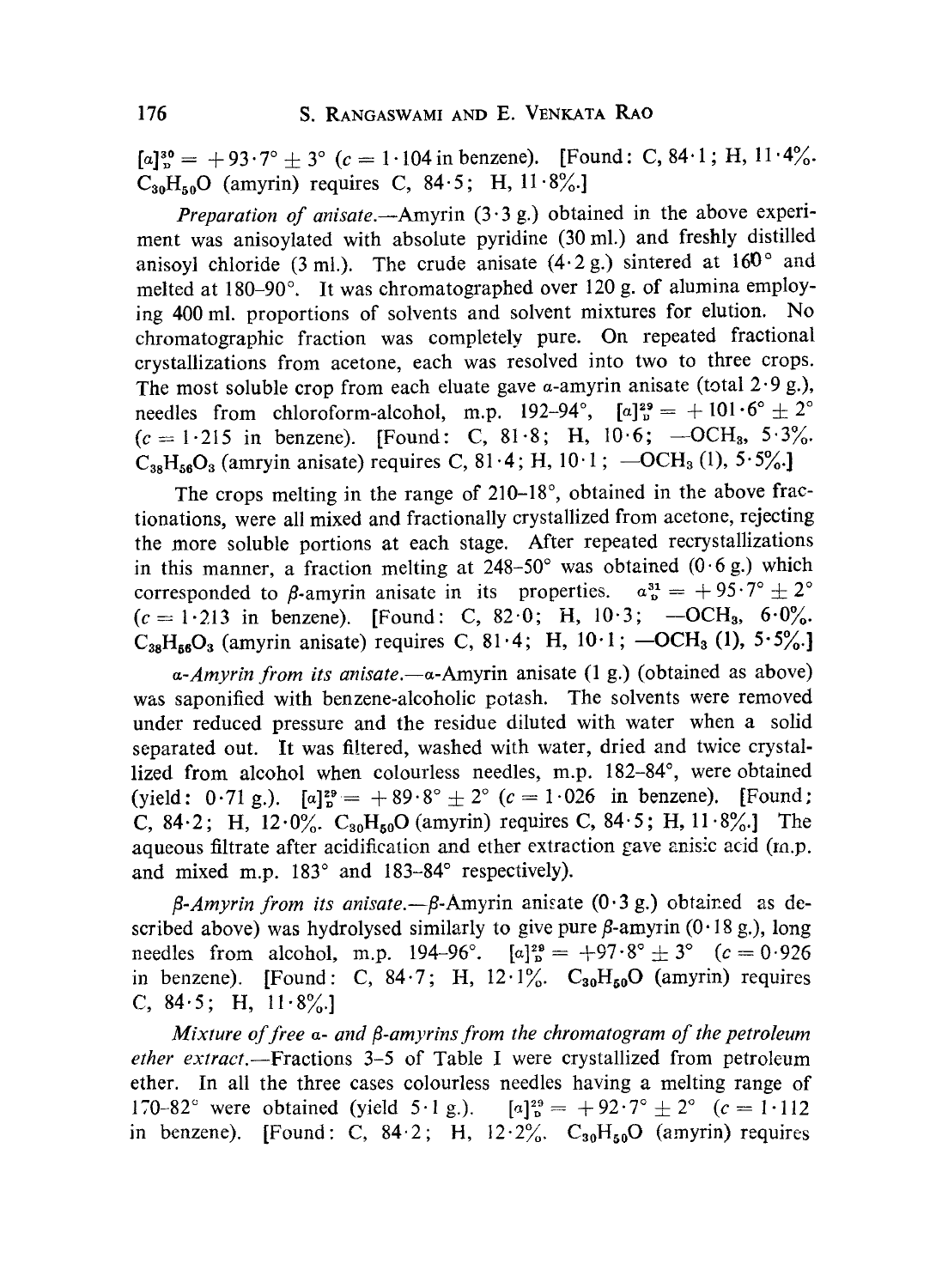C, 84.5; H, 11.8%.] The substance was free from acetyl (lanthanum nitrate test). 1 g. was anisoylated and the crude anisate was fractionally crystallized from acetone as described already when pure a-amyrin anisate, m.p. 191-94°  $(0.5 \text{ g.})$  and pure  $\beta$ -amyrin anisate, m.p. 249-51°  $(0.3 \text{ g.})$  were obtained. The anisates on hydrolysis yielded the pure amyrins.

*l3-Sitosterol.—Fraction 6 of* Table I crystallized from petroleum ether as fine needles, m.p. *136-38°* (yield *0.62* g.). Recrystallization from alcohol gave plates, m.p. *138-40°.* It gave positive Liebermann-Burchard and Salkowski reactions.  $[a]_p^{30} = -31.8^\circ \pm 2^\circ$  ( $c = 1.101$  in chloroform). [Found: C, 83.7; H,  $12.7\%$ . C<sub>29</sub>H<sub>50</sub>O requires C, 84.0; H, 12.2%.]

The acetate prepared using sodium acetate and acetic anhydride crystallized from alcohol as fine needles, m.p.  $128-30^{\circ}$ .  $[a]_p^{31} = -37.9^{\circ} \pm 2^{\circ}$ <br>(c = 1.108 in chloroform). [Found: C, 81.6; H,  $12.1\%$ . C<sub>31</sub>H<sub>52</sub>O<sub>3</sub> ( $\beta$ -sitosterol acetate) requires C,  $81.5$ ; H,  $11.5\%$ .

*Minor component* 1.—Fraction 8 of Table I crystallized frcm petroleum ether yielding a colourless substance, m.p. *208-10° (ca. 10* mg.). It gave positive sterol colour reactions.

#### EXAMINATION OF THE ETHER EXTRACT

From the greenish yellow extract the solvent was removed by distillation. During this process a colourless substance (minor component *2)* separated which was filtered and washed with petroleum ether and ether. The gieenish brown residue from the filtrate weighed *16* g.

*Minor component 2.*—This substance *(0.2* g.), m.p. *270-82°,* was very sparingly soluble in the common organic solvents, but was soluble in pyridine. It could be obtained only as granules from methanol, m.p. *265°* (softening), *280-84°* (decomp.). It answered the usual sterol and triterpenoid colour reactions.  $[a]_p^{30} = +21 \cdot 2^{\circ} \pm 3^{\circ}$  ( $c = 0.926$  in pyridine). [Found: C,  $70.7$ ; H,  $10.6\%$ .  $C_{30}H_{52}O_6$  (probable formula) requires C,  $70.8$ ; H, *10.3%.]*

*Partition of the mother liquors of minor component 2 and isolation of minor components 3, 4 and substance* S.—The residue *(16* g.) was partitioned between petroleum ether *(600* ml.) and *70%* methanol *(400* ml.). The petroleum ether layer was further extracted with 2 portions *of 250* ml. each of *70%* methanol. The aqueous methanolic extracts were passed in succession through two separating funnels containing 500 ml. *of* petroleum ether in each. All the petroleum ether extracts were united, dried over sodium sulphate and the.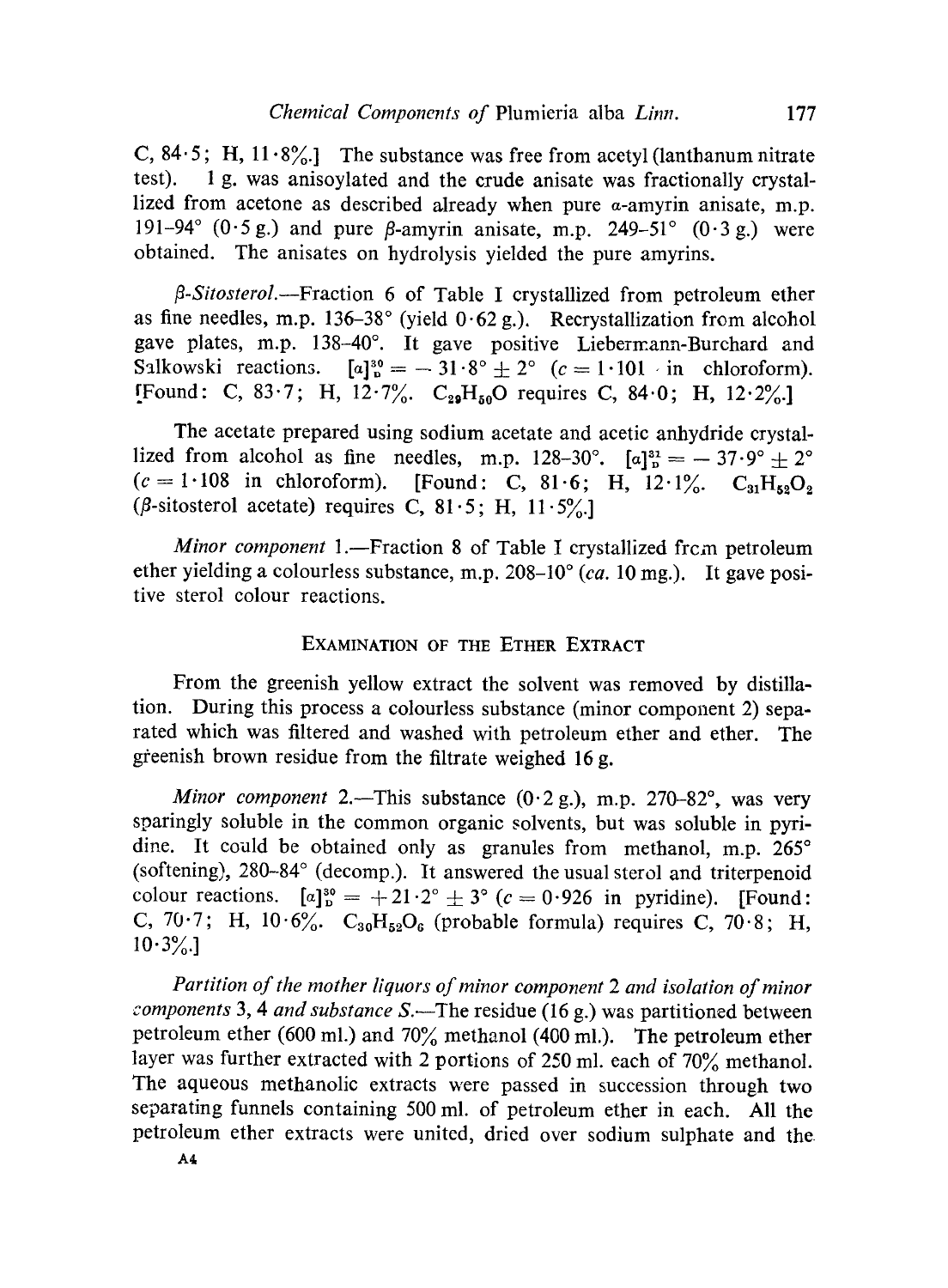solvent removed by distillation. The greenish oily residue (fraction X) weighed  $13.5$  g.

The 70% methanolic extracts were united and concentrated to an aqueous liquid and extracted with chloroform  $(4 \times 50 \text{ ml})$ . The extracts were passed through three separating funnels containing 15 ml. of 2 N sodium carbonate in each and then through two separating funnels containing 10 ml. of water in each. The chloroform extracts were dried over sodium sulphate and the solvent removed under vacuum. The neutral amorphous residue weighed  $0.342$  g. It was not examined further.

The alkaline solutions (brown with blue fluorescence) and the aqueous washings were united, acidified at 0° with hydrochloric acid and extracted with chloroform  $(4 \times 30 \text{ ml})$ . The chloroform extract residue (fraction Y) weighed  $1.42 g$ .

*Fraction X.*—The residue when chromatographed over alumina gave minor components 3 and 4 on elution with petroleum ether-benzene  $(4:1)$ and (1: 1) respectively.

*Minor component* 3.—Crystallised from alcohol in short colourless needles, m.p. 166-68 $^{\circ}$  (yield  $0.2$  g.) and gave positive sterol colour reactions.  $[a]_0^{31} = -2.7^\circ + 2^\circ$  (c = 0.912 in chloroform). [Found: C, 83.9; H,  $11.9\%$ .  $C_{29}H_{50}O$  (probable formula) requires C, 84.0; H, 12.2%. acetate crystallized from alcohol as small plates, m.p.  $127-29^\circ$ .  $[a]_p^{28} =$  $-9.9^{\circ} + 3^{\circ}$  (c = 0.718 in chloroform). [Found: C, 82.0; H, 11.5%.  $C_{91}H_{52}O_2$  (monoacetate) requires C,  $81.5$ ; H,  $11.5\%$ .

*Minor component* 4.—Crystallized from alcohol as pale yellow needles, m.p. 170° (softening), 195-200° (yield 10 mg.). It did not answer sterol colour reactions. [Found: C,  $61.5$ ; H,  $5.2\%$ .  $C_{16}H_{14}O_6$  (probable formula) requires C,  $62.1$ ; H,  $4.9\%$ .]

*Fraction* Y.—The residue was extracted with hot petroleum ether, hot benzene and ether until each solvent extracted no more material. The amorphous dark brown material left after these extractions was discarded. From the residues of the benzene- and ether-solubles a light brown susbtance (55 mg.), m.p. 198-200°, was obtained after crystallization from petroleum ether (substance S. see later).

#### ALCOHOL EXTRACT

The combined dark brown alcoholic extract *(ca.* 10 1.) was concentrated under reduced pressure to about 41., shaken with freshly precipitated lead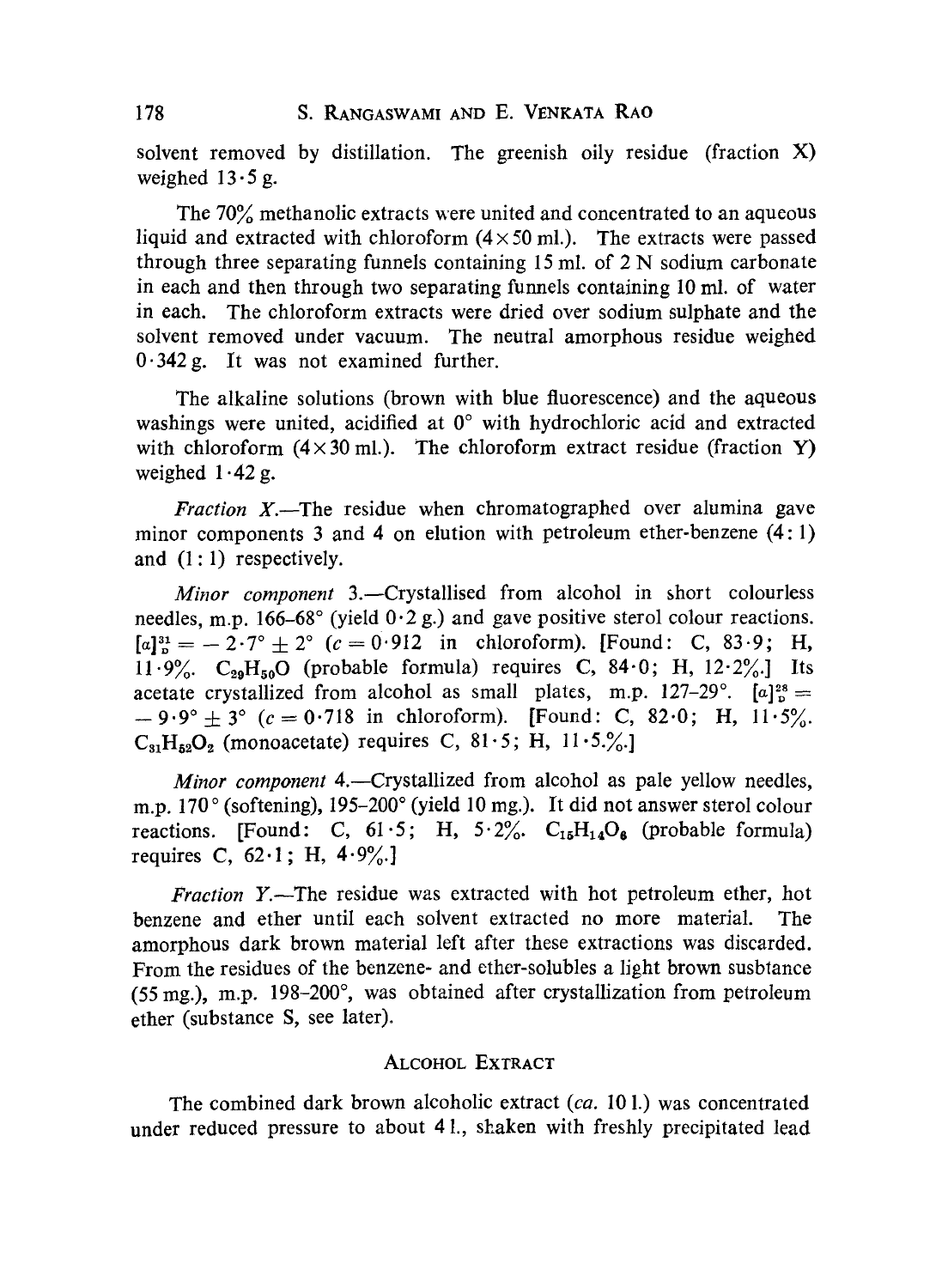hydroxide (obtained from 500 g. of lead acetate) on a machine for 2 hours, filtered through a thin bed of kieselguhr and the precipitate washed well with alcohol. Lead present in the filtrate was removed by passing hydrogen sulphide and filtering. The lead free filtrate was further concentrated to an aqueous syrup *(ca.* 500 ml.). This was left in the ice-chest for a number of days. No solid separated. It was then extracted with ether  $(5 \times 300 \text{ ml.})$ , chloroform  $(3 \times 250 \text{ ml.})$  and chloroform-alcohol  $(2: 1)$   $(4 \times 300 \text{ ml.})$ . The three extracts were examined separately.

The ether extracts were washed with water (20 ml.), 2 N sodium carbonate ( $3 \times 20$  ml.) and water ( $2 \times 15$  ml.), dried over sodium sulphate and the solvent removed by distillation. The neutral amorphous bitter residue  $(3.5 g)$  was not examined further. The sodium carbonate solutions (brown with blue fluorescence) and the subsequent aqueous washings were united, acidified with hydrochloric acid  $(1:1)$  at  $0^{\circ}$  and extracted with chloroform  $(3 \times 40 \text{ ml.})$ . The chloroform extract residue was given the same treatment as described under fraction Y when some more of the substance  $S(105 \text{ mg.})$ could be obtained.

The chloroform and chloroform-alcohol (2: 1) extracts were washed with water, 2 N sodium carbonate and water, dried over sodium sulphate and the solvents removed under vacuum. The chloroform extract vielded a brown semi-solid residue  $(3.2 g)$ , which could not be crystallized and was not examined further.

*Isolation of plumieride.—The* chloroform-alcohol (2: 1) extract residue (42 g.) was crystallized from methanol-acetone when colourless needles separated out. They were filtered, washed with acetone and dried, m.p. 152-56° (hydrated substance) (yield  $13.5 g$ .). The substance was recrystallized alternately from methanol-acetone and methanol-benzene and thus colourless prisms, m.p. 219-22° (anhydrous substance) were obtained. It gave positive Molisch test and negative Legal and Keller-Kiliani reactions. With concentrated sulphuric acid it gave an yellow colour which changed into deep yellow and pink (after 2 hours).  $[a]_p^{2\theta} = -104.7^\circ \pm 2^\circ$  ( $c = 0.841$  in water). [Found on the anhydrous substance: C,  $52.9$ ; H,  $6.1$ ;  $-OCH<sub>3</sub>$ ,  $6.3\%$ .  $C_{21}H_{20}O_{12}$  (plumieride) requires C, 53.6; H, 5.6;  $-OCH_3$  (1), 6.6%.] Mixed m.p. with authentic plumieride obtained from *P. acutifolia*<sup>2</sup> was undepressed.

*Substance S (scopoletin).—The* crystalline substance obtained from the fraction Y of the ether extract and the substance obtained from the ether solubles of the main alcohol extract had identical properties and hence they were mixed (total 160 mg.) and twice crystallized from chloroform-ether when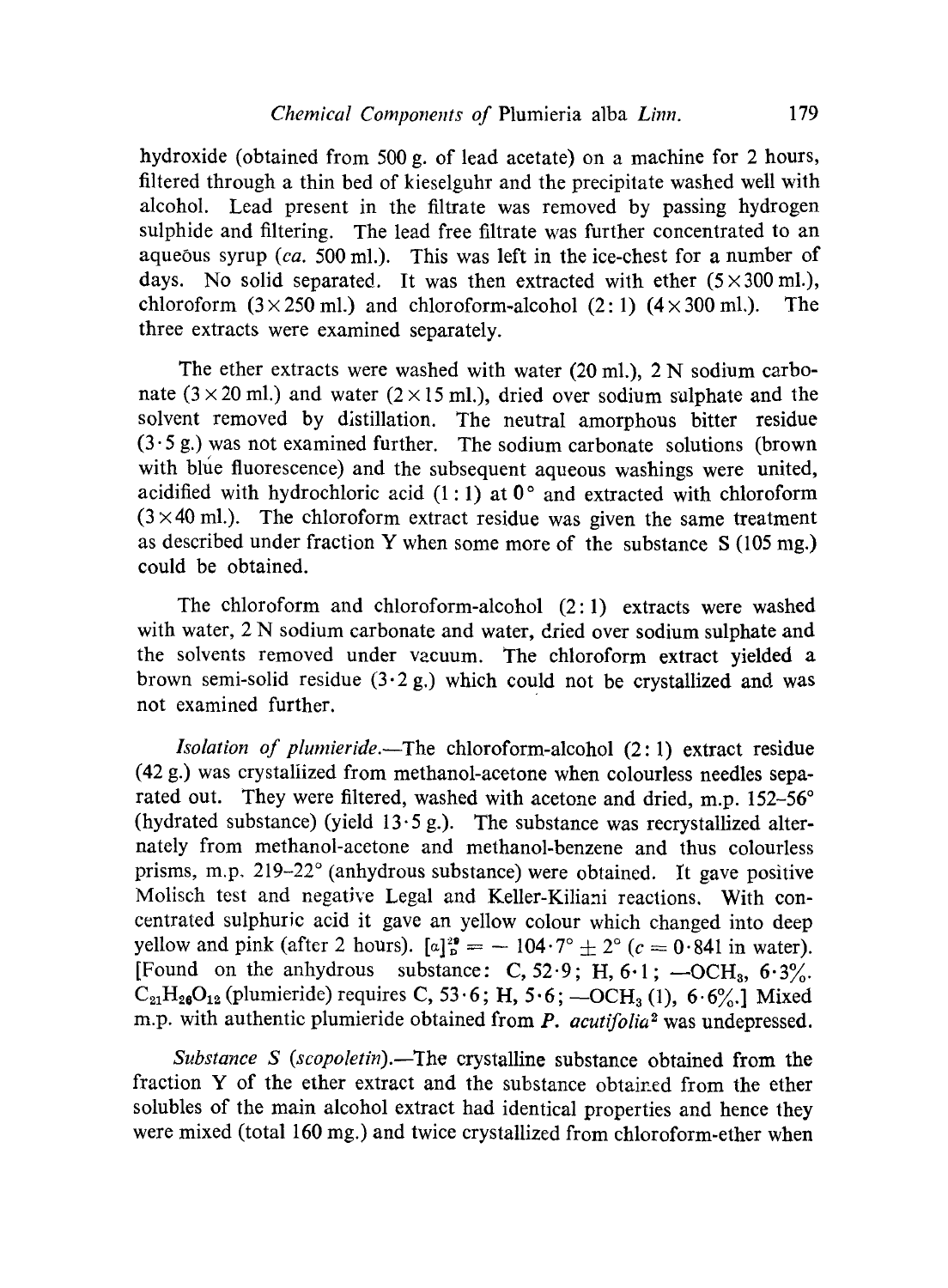colourless long needles (130 mg.) were obtained. The substance (plates from alcohol) changed its crystal form at 180° and melted at 204-06°. Its alcoholic and alkaline solutions exhibited blue fluorescence. With alcoholic ferric chloride it gave a green colour. [Found: C,  $63.0$ ; H,  $4.4$ ;  $-OCH<sub>3</sub>$ 15.7%.  $C_{10}H_8O_4$  (scopoletin) requires C, 62.5; H, 4.2; -OCH<sub>3</sub> (1), 16.2%. Mixed m.p. with an authentic sample of scopoletin was undepressed.

*Scopoletin methyl ether.—The* substance (50 mg.) was methylated with diazomethane and the product crystallized twice from alcohol when fine long yellow needles separated, m.p. 144-45°. It gave no colour with ferric chloride. [Found: C,  $64.4$ ; H,  $5.4$ ;  $-OCH_3$ ,  $29.5\%$ .  $C_{11}H_{14}O_4$  requires C,  $64.1$ ; H,  $4.9$ ;  $-OCH_3$  (2),  $30.1\%$ .

*Acetate of minor component* 5.—The brown semi-solid mass (0.52 g.) obtained by evaporation of the solvent from the mother liquors of substance S (both from ether extract and alcohol extract) was acetylated with anhydrous sodium acetate and acetic anhydride. The resulting dark pasty product was dissolved in alcohol and treated with activated charcoal and filtered. The residue obtained by evaporation of the alcoholic extract was digested with ether. The ether solution on evaporation gave a very small quantity of scopoletin acetate, m.p. 174-77° and a small amount of a colourless powder (45 mg.), m.p. 200-06°. The latter was recrystallized from alcohol when fine colourless plates, m.p. 210-14°, were obtained. The substance was soluble in dilute aqueous alkali but gave no fluorescence. It was soluble even in aqueous sodium bicarbnoate, though not very readily. From both sodium hydroxide and bicarbonate solution it could be reprecipitated by the addition of acid. It gave no colour with alcoholic ferric chloride. With concentrated sulphuric acid it gave an yellow colour. The substance was free from methoxyl. [Found: C,  $62.3$ ; H,  $4.9$ ;  $-COCH<sub>3</sub>$ ,  $26.9\%$ .  $C_{17}H_{14}O_7$  (probable formula) requires C, 61.8; H, 4.3; -COCH<sub>3</sub> (2),  $26.1\%$ .] On hydrolysis with methanolic hydrochloric acid it gave a very small quantity of a substance, m.p.  $135-40^{\circ}$  (impure) which gave greenish brown colour with alcoholic ferric chloride.

#### SUMMARY

The chemical examination of the bark of *Plumieria alba* Linn. by extraction with solvents and fractionation is described. Amyrin acetate  $(a, \beta$ mixture), amyrin ( $\alpha$ ,  $\beta$ -mixture),  $\beta$ -sitosterol, scopoletin and plumieride have been isolated and characterized. Besides these, four minor components have been obtained in yields which did not permit closer examination.